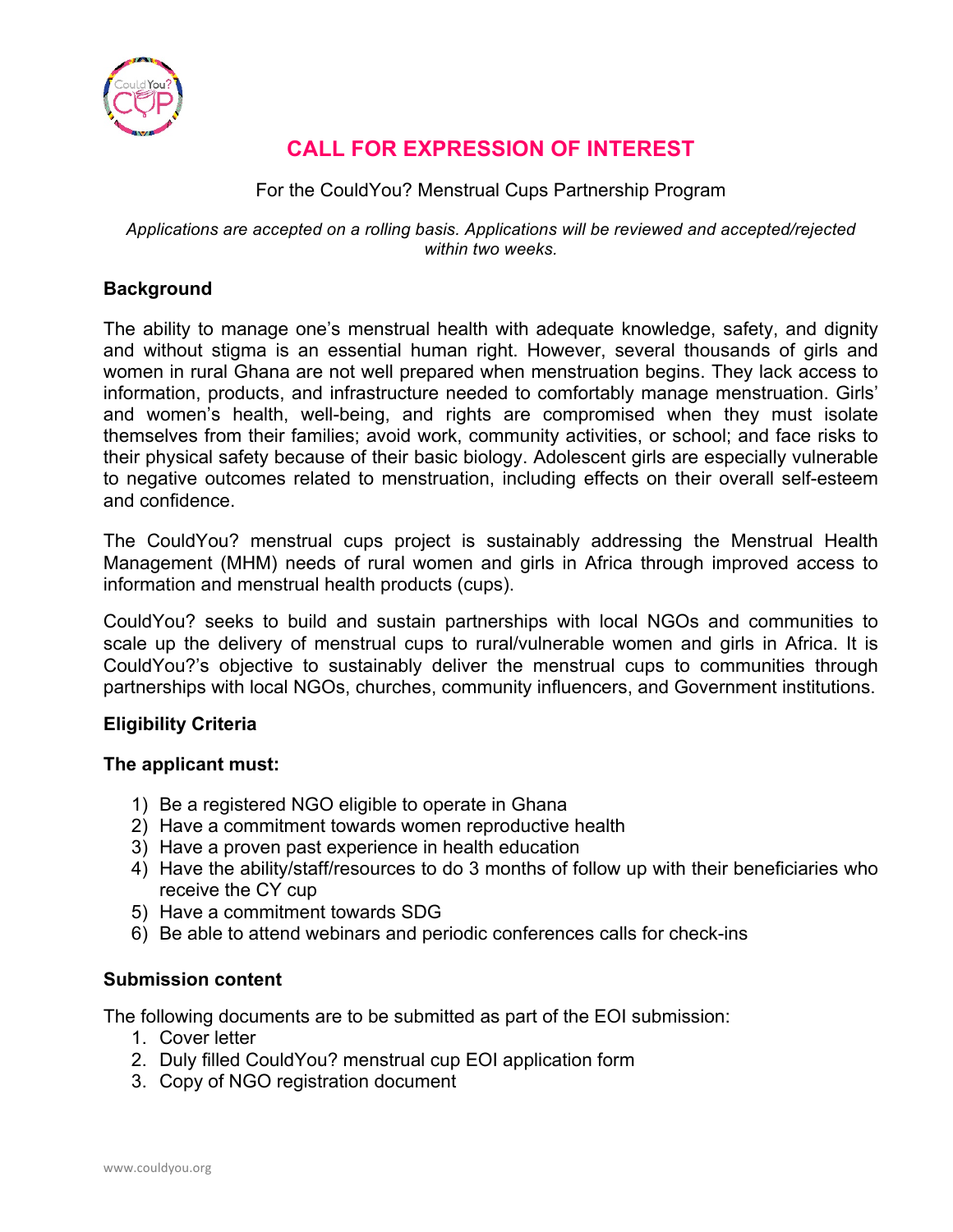

EOI should be submitted by file (only PDF) to Christine@couldyou.org

#### **Eligibility declaration**

 I understand that it is my obligation to notify CouldYou? should I become ineligible to work with CouldYou? or should I be convicted of an offense related to theft, corruption or fraud.

 I understand that any misrepresentations that knowingly or recklessly mislead, or attempt to mislead may lead to the automatic rejection of the EOI or cancellation of the contract, if awarded.

 I understand that if at any point I begin to work with another menstrual cup provider, I will notify CouldYou? with proof that the cups are 100% medical grade silicone and safe for use. If I'm not able to provide such proof, I understand the partnership with CouldYou? will end.

 I understand that CouldYou? is providing an in-kind donation of menstrual cups valued at \$10 USD per cup. In addition, CouldYou? will provide \$.50 per beneficiary towards monitoring and evaluation activities and \$.50 per beneficiary to produce each cottoncarrying bag. CouldYou? staff uses the "train the trainer" model to train our staff how to use the cup, provide the menstrual health education and collect data using KoboCollect or any other data collection tool for CouldYou? M&E activities.

 I understand that I am agreeing to collect baseline data from every beneficiary in every community I implement a CouldYou? cup project and I agree to use standard research methods for the baseline study. These methods will be identified by CouldYou? I am agreeing to input the baseline data into KoboCollect (or any other data collection tool CouldYou? uses)

 I understand that my organization has the responsibility of following up with the beneficiaries who receive a CouldYou? cup for 3 menstrual cycles in order to ensure girls are using the cup. We have the capacity/resources/ability to do so.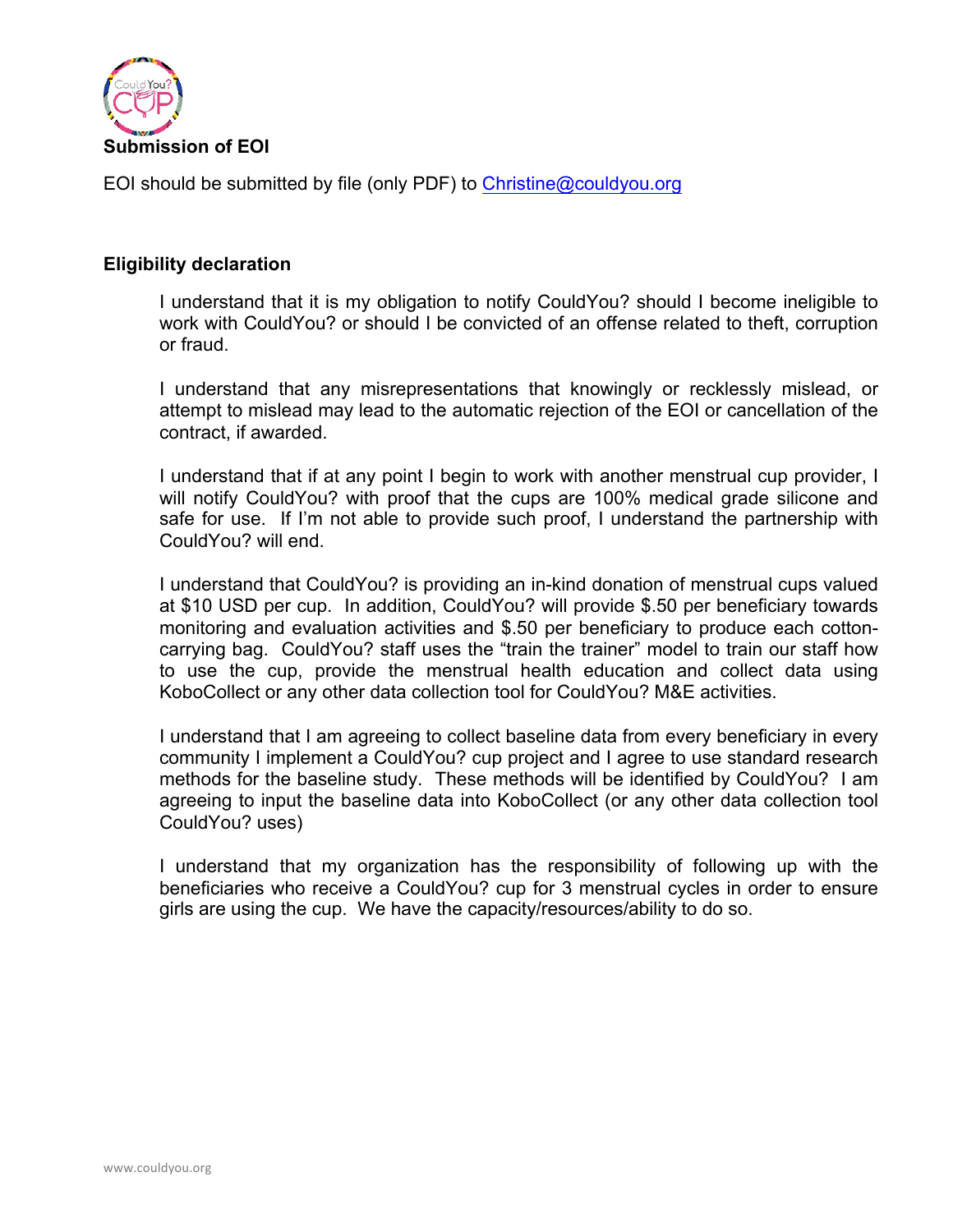

# **CouldYou? Menstrual Cups Scalability Expression of Interest (EoI)**

Please enter the information requested in the spaces provided.

## **1. APPLICANT DETAILS**

#### **1a. Name of Applicant**

| Name of NGO    |  |  |
|----------------|--|--|
|                |  |  |
| <b>Address</b> |  |  |
|                |  |  |

#### **1b. Contact Person for the Applicant**

| <b>Name</b>        |         |            |  |
|--------------------|---------|------------|--|
| <b>Designation</b> |         |            |  |
| <b>Address</b>     |         |            |  |
| Telephone          | Office: | Mobile No. |  |
| Fax                |         |            |  |
| Email              |         |            |  |

## **1c. Registration Details**

| <b>Registration No.</b> | <b>Date of Registration</b> | <b>Place of Registration</b> |
|-------------------------|-----------------------------|------------------------------|
|                         |                             |                              |
|                         |                             |                              |
|                         |                             |                              |

**1d.** How many years has your NGO been providing services in the following areas?

| <b>Type of service</b>                         | <b>No. of Years</b> |
|------------------------------------------------|---------------------|
| Hygiene and Health Education                   |                     |
| Citizen Engagement in Public Grant Utilization |                     |
| <b>Gender and Social Inclusion</b>             |                     |
| Participatory Planning & Monitoring            |                     |
| Other (Please specify)                         |                     |

## **1e. Areas of Intervention**

| <b>S.N.</b>                                                                                                                                           | <b>Areas of Intervention</b> |  |
|-------------------------------------------------------------------------------------------------------------------------------------------------------|------------------------------|--|
|                                                                                                                                                       |                              |  |
|                                                                                                                                                       |                              |  |
|                                                                                                                                                       |                              |  |
| Note: Gender and Social Inclusion should be considered as cross cutting issues that should be<br>considered in all the activities you wish to pursue. |                              |  |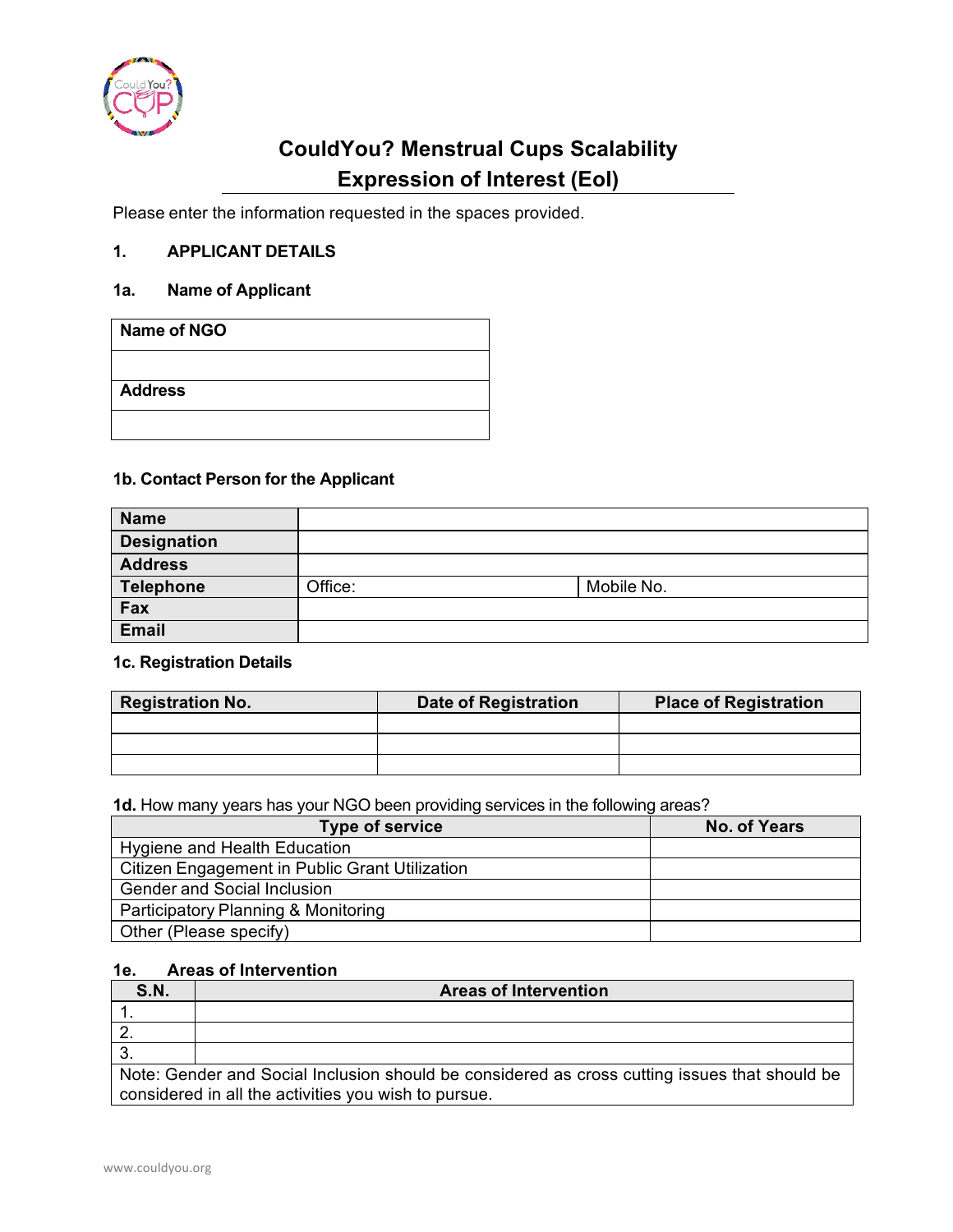

#### **2. EXPERIENCE OF ORGANIZATION**

## **2a. Working experiences**

Please provide no more than 3 project sheets of relevant projects carried out by your organization within the last 3 years in the format given below. Each project sheet should demonstrate experience of work in the areas mentioned in 1d above and should not be more than one page.

#### **2a.1**

| Assignment name         |  |
|-------------------------|--|
| District and location:  |  |
| Address:                |  |
| Start Date:             |  |
| <b>Completion Date:</b> |  |
| <b>Total Duration:</b>  |  |
| Outcome of the Project: |  |

| Assignment name         |  |
|-------------------------|--|
| District and location:  |  |
| Address:                |  |
| Start Date:             |  |
| <b>Completion Date:</b> |  |
| <b>Total Duration:</b>  |  |
| Outcome of the Project: |  |

| Assignment name         |  |
|-------------------------|--|
| District and location:  |  |
| Address:                |  |
| Start Date:             |  |
| <b>Completion Date:</b> |  |
| <b>Total Duration:</b>  |  |
| Outcome of the Project: |  |